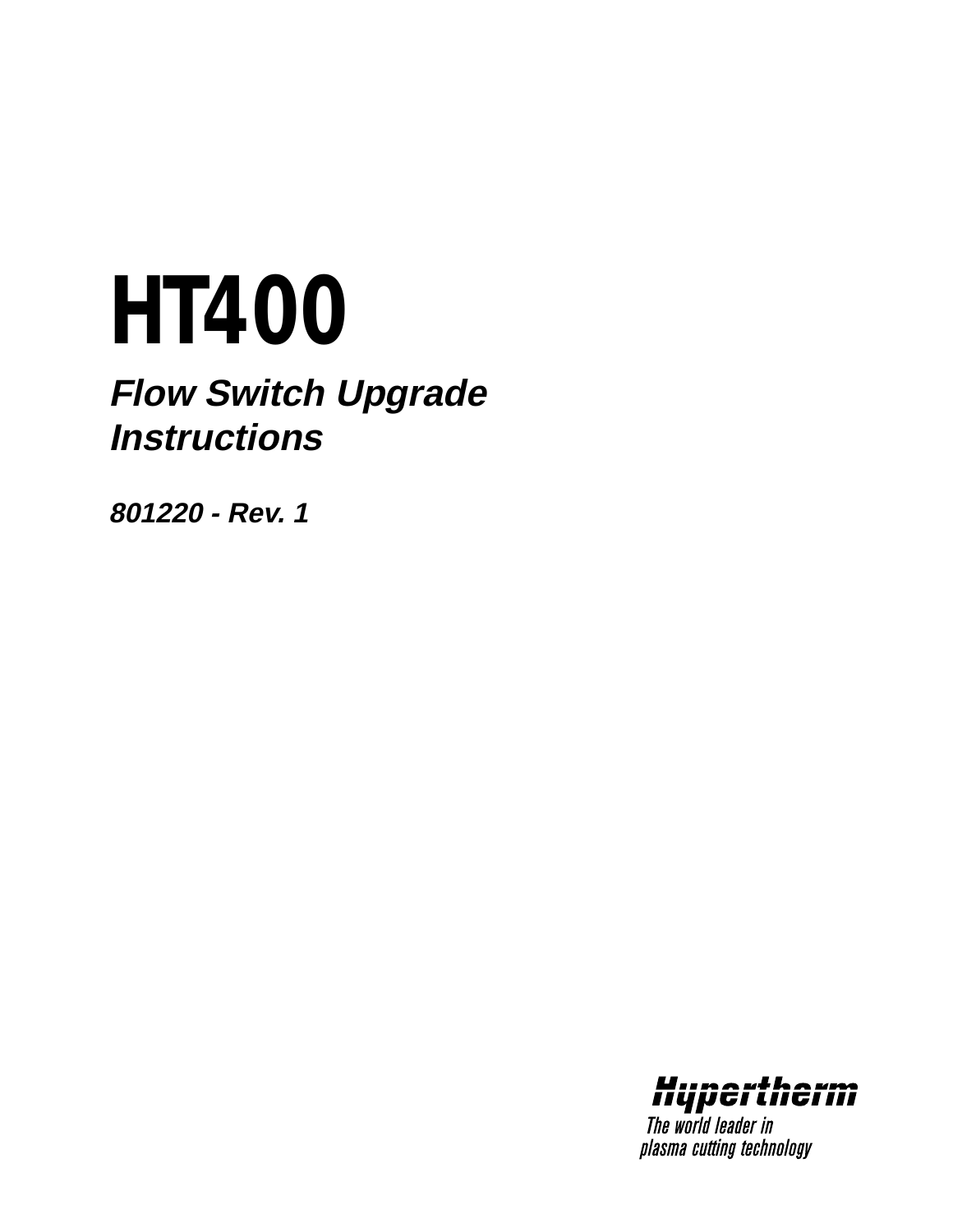# *HT400* **Flow Switch Upgrade Instructions**

# **IM-122 (P/N 801220)**

**Revision 1 June 2000**

**Hypertherm, Inc. Hanover, NH USA http://www.hypertherm.com email:info@hypertherm.com**

> © Copyright 2000 Hypertherm, Inc. All Rights Reserved

Hypertherm and HT are trademarks of Hypertherm, Inc., and may be registered in the United States and/or other countries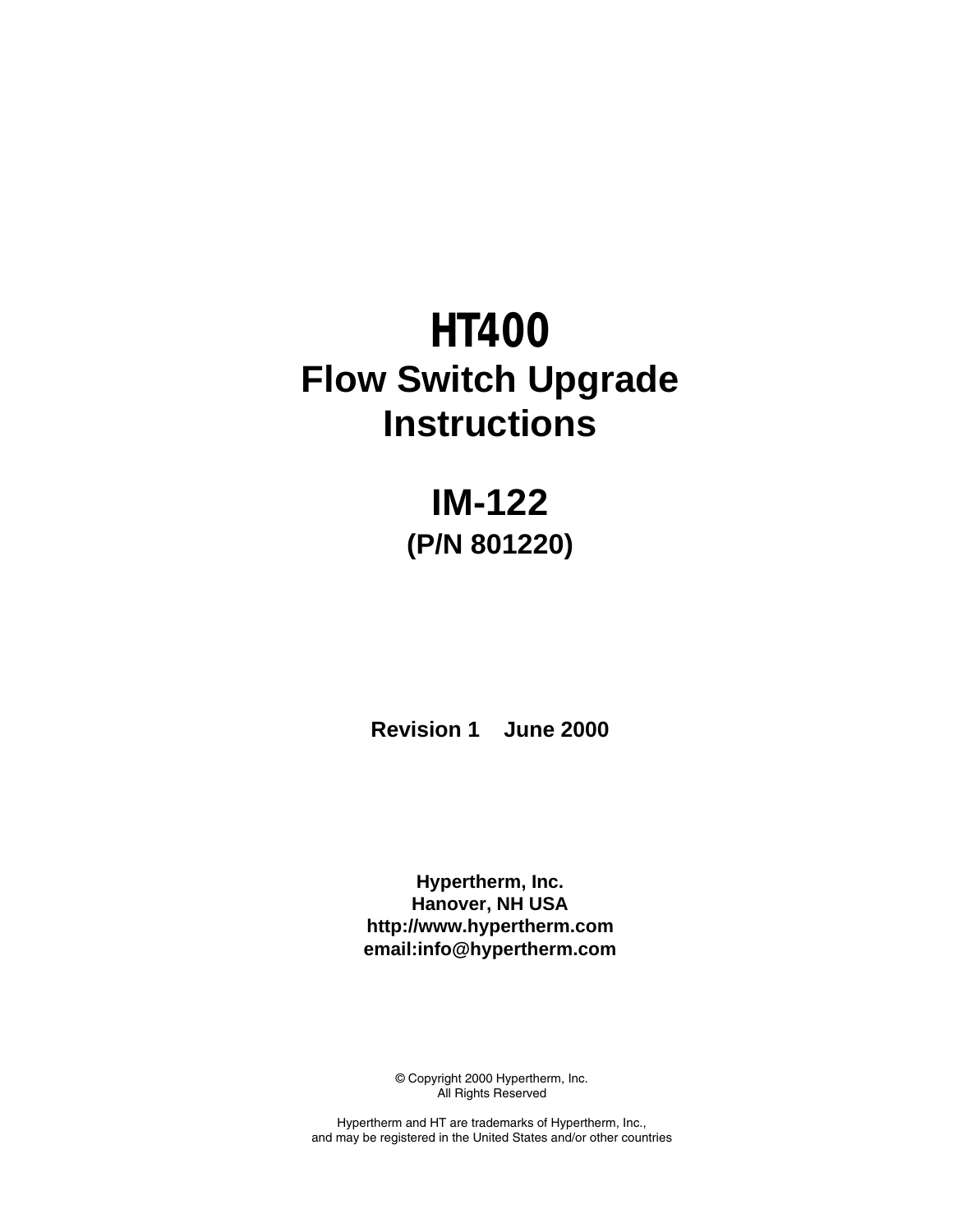### **Hypertherm Offices Worldwide:**

#### **Hypertherm, Inc.**

Etna Road, P.O. Box 5010 Hanover, NH 03755 USA Tel.: (603) 643-3441 (Main Office) Fax: (603) 643-5352 (All Departments) Tel.: (800) 643-9878 (Technical Service – toll-free in USA and Canada) Tel.: (800) 737-2978 (Customer Service – toll-free in USA and Canada) email: info@hypertherm.com (General Information) email: service@hypertherm.com (Technical/Customer Services)

#### **Hypertherm Plasmatechnik GmbH**

Technologiepark Hanau Rodenbacher Chaussee 6 D–63457 Hanau-Wolfgang, Germany Tel.: 49 6181 58 2100 Fax: 49 6181 58 2134

#### **Hypertherm (S) Pte Ltd**

No. 19 Kaki Bukit Road 2 K.B. Warehouse Complex Singapore 417847 Tel.: 65 841 2489 Fax: 65 841 2490

#### **Hypertherm UK Ltd**

9 Berkeley Court, Manor Park Runcorn, Cheshire, England WA7 1TQ Tel.: 44 1928 579 074 Fax: 44 1928 579 604

#### **France**

15 Impasse des Rosiers 95610 Eragny, France Tel.: 33 1 30 37 15 28 Fax: 33 1 30 37 15 79

#### **Hypertherm S.r.L.**

Via Torino 2 20123 Milan, Italy Tel.: 39 02 725 46 312 (Customer Service) Tel.: 39 02 725 46 314 (Technical Service) Fax: 39 02 725 46 400 (All Departments)

#### **Hypertherm B.V.**

Burg, Haverkampstraat 13 7091 CN Dinxperlo, The Netherlands Tel.: 31 315 655 866 (Customer Service) Fax: 31 315 655 886

#### **European Technical Support Organization (ETSO)**

Edisonstraat 12 3281 NC Numansdorp, The Netherlands

Tel.: 00 800 4973 7843 (00 800 Hypertherm) – (toll-free Technical Service) Tel.: 31 186 659494

Fax: 31 186 659495

#### **Japan**

Shinjuku Park Tower 30th Floor 3-7-1 Nishi-Shinjuku Shinjuku-ku, Tokyo 163-1030, Japan Tel.: 81 03 5326 3142 Fax: 81 03 5326 3001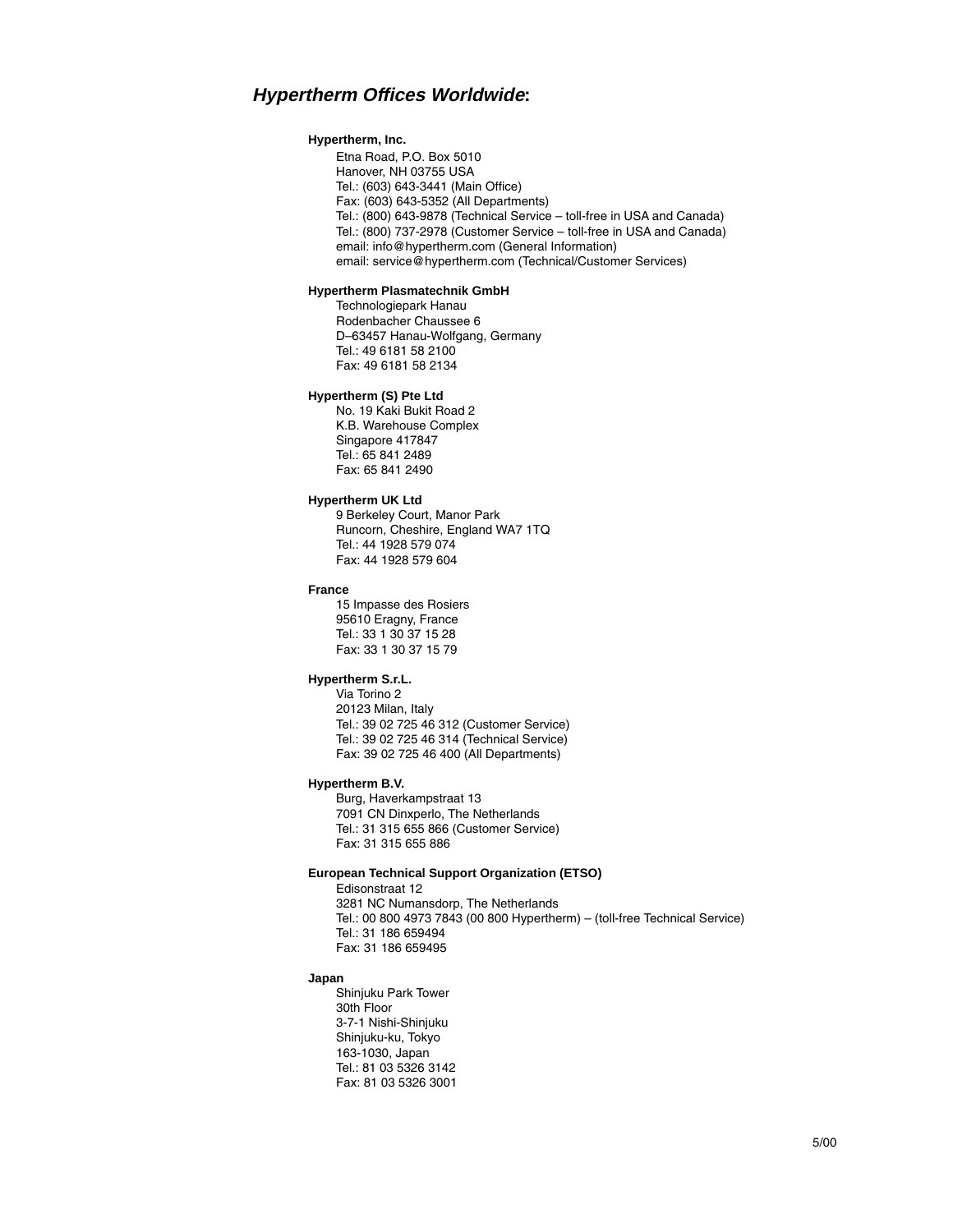# **Purpose**

The HT400 flow switch upgrade instructions provide the necessary information to allow the removal of the existing flow switches and replacing them with the Kobold flow switch manifold subassembly.

# **Customer Supplied Tools**

Drill 3/16" (0.187)/4.762mm drill bit Straight blade screwdriver 7/16" (11.11 mm) open-end wrench 9/16" (14.29 mm) open-end wrench 11/16" (17.46 mm) open-end wrench 1/4" (6.35 mm) hex wrench

# **Flow Switch Assembly Upgrade Kit (# 028484)**

| Part No. | Description                    | Qtv. |
|----------|--------------------------------|------|
| 029546   | Kobold flow switch manifold SA | 1.   |
| 005139   | Flow switch, 0.25 GPM          |      |
| 005140   | Flow switch, 1.20 GPM          |      |
| 004456   | Flow switch manifold           |      |
| 074005   | Cable Tie                      | 5    |
| 075040   | M/S:10-32 X 5/8                | 3    |
| 075186   | Lock washer:#10 Intl-T         | 3    |

## **Procedure**

## **Remove Existing Flow Switches**

To remove the existing flow switches, refer to the following procedure and the figures called out from the HT400 Plasma Arc Cutting System Instruction Manual IM-54 (P/N 800540).

- 1. Shut the power supply down at the front panel and turn off power at the disconnect box. Disconnect the gas supply to the power supply. Disconnect the water supply to the power supply.
- 2. Remove the top cover and the left side cover to access the flow switches on the center wall. Refer to Figure 38.
- 3. Remove the tyraps from around the flow switches leads which are connected to the terminal strip located on the opposite side of the wall..
- 4. Disconnect the 4 switch leads (red) from the terminal strip. These leads are marked 4 (2), 5, and 6.
- 5. Disconnect the input water hose (left side) from flow switch 2FLS (005053). Refer to Figure 38. Disconnect the other end of the hose from the water manifold (top hose) at rear panel. Refer to Figure 39. Remove the plug from the upgrade kit and screw into the manifold where the hose was disconnected. Refer to Figure 1 in this upgrade instruction.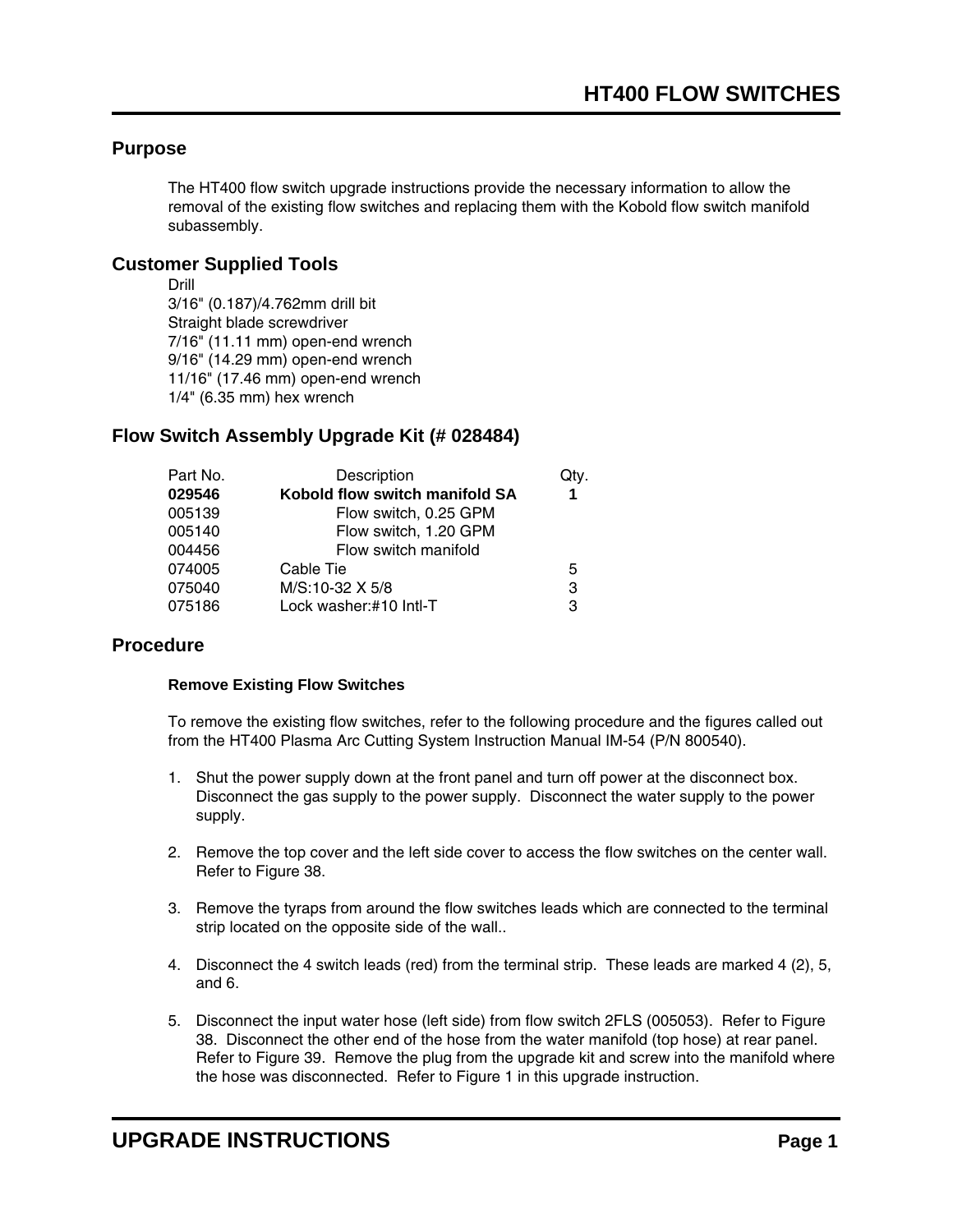- 6. Disconnect and tag the remaining hoses at the flow switches.
- 7. Remove the bolts, washers, and screws to remove the flow switches.

## **Install Upgrade Kit**

To install the Kobold flow switch manifold subassembly upgrade kit, refer to Figures 1 and 2 and perform the following procedure.

- 1. Refer to Figure 1
- 2. On the side of the wall with the terminal strip, position the template as indicated. Remove any leads from the terminal strip that interfere with drilling.
- 3. Drill the three holes.
- 4. Align the three holes in the manifold (004456) with the holes on the wall.
- 5. On the terminal strip side of the wall, install the screws with lockwashers through the wall and into the manifold subassembly.
- 6. Route the flow switch leads to the terminal strip on the opposite side of the wall. Connect leads to the terminal strip as shown.
- 7. Replace ties to secure flow switch leads.
- 8. To connect the water hose assemblies, proceed as follows:
	- Connect the WATER IN hose assembly (024102) from the manifold at the rear panel to the manifold (004456).
	- Connect the WATER OUT ELECTRODE hose assembly (024138) to flow switch 1FLS (005140/1.20 GPM).
	- Connect the hose assembly (024139) from the WATER flow meter on the front panel to flow switch 2FLS (005139/.25 GPM).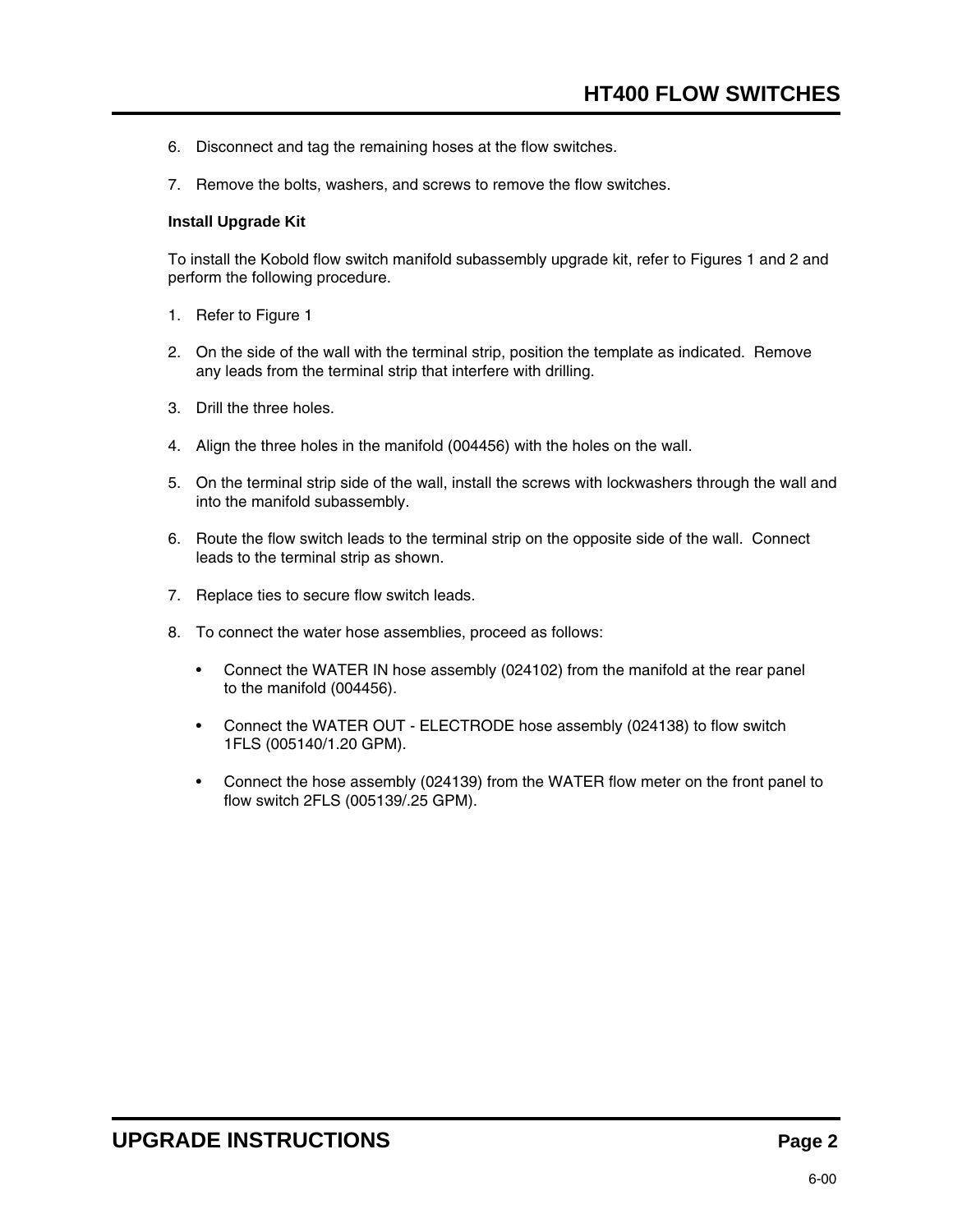

**Figure 1 Mounting Holes**